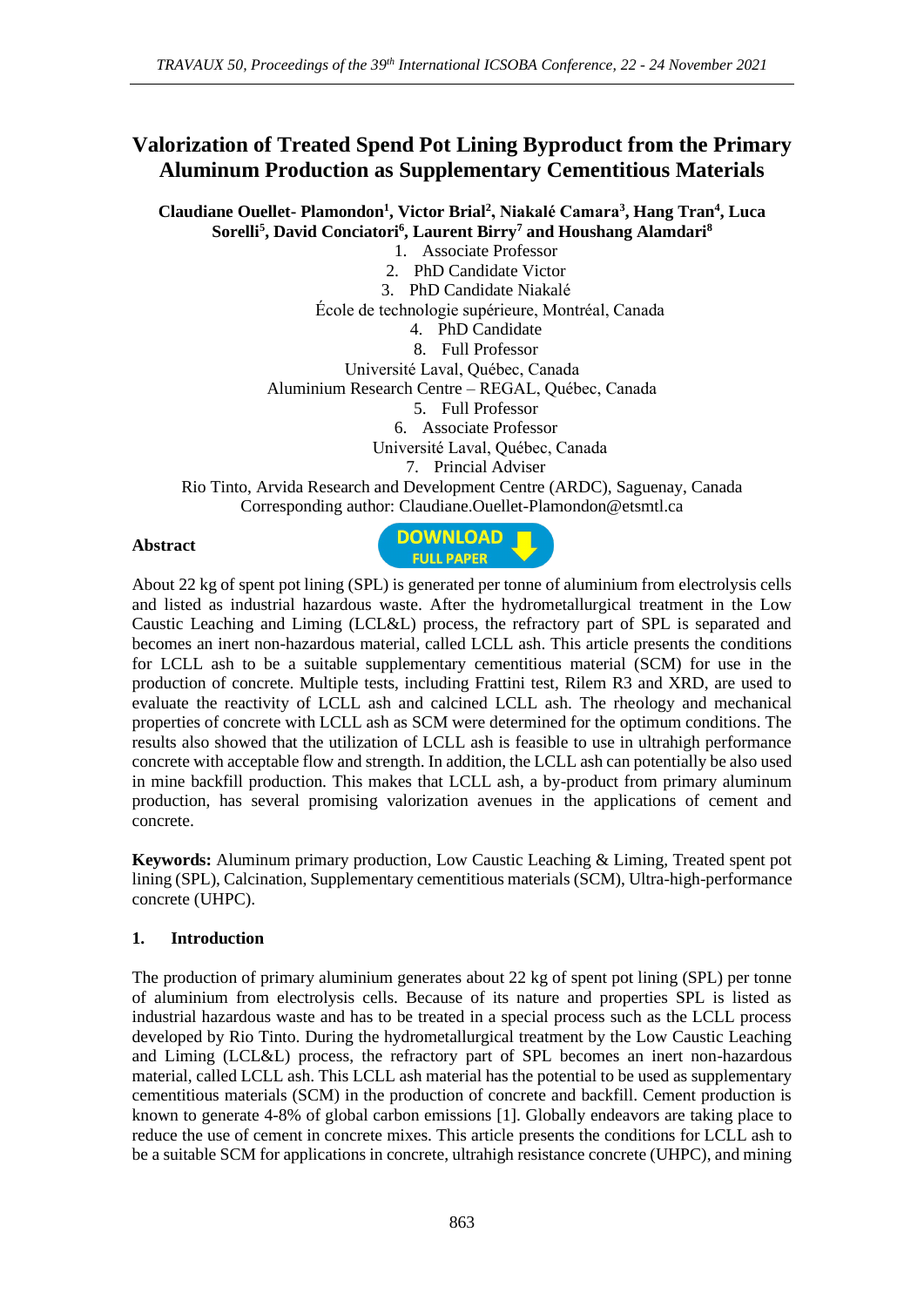backfill. The summary of the results to evaluate the reactivity of LCLL ash and calcined LCLL ash is explained. More details are found in a recent article [2]. The compressive strength and the flow table values of the designed UHPC mixtures were measured to find the optimum dosage of LCLL ash. First recipes of LCLL ash were tested for cemented paste backfill for mining.

### **2. Materials and methods**

### **2.1 Materials**

In this study, the LCLL Ash comes from the Rio Tinto SPL treatment plant based in Jonquière, QC, Canada. For the rest of the paper, LCLL will refer to LCLL Ash. Different materials were used for this study: plain Portland cement (OPC), two fly ashes type F (FA-E and FA-PA), slag from blast furnaces (GGBS), blue silica fume (SF), limestone filler (FC) and quartz powder (Q). The chemical composition of the materials tested, was measured in anhydrous conditions by Xray fluorescence (XRF), see results in Table 1.

| Oxide                          | Percentage in weight $(wt\%)$ |           |           |                    |                                    |       |        |           |             |
|--------------------------------|-------------------------------|-----------|-----------|--------------------|------------------------------------|-------|--------|-----------|-------------|
|                                | <b>OPC</b>                    | <b>FC</b> | <b>SF</b> | <b>LCLL</b><br>ash | <b>Calcined</b><br><b>LCLL</b> ash | Q     | $FA-E$ | FA-<br>PA | <b>GGBS</b> |
| SiO <sub>2</sub>               | 19.17                         | 2.21      | 96.48     | 37.18              | 38.83                              | 91.40 | 58.53  | 58.54     | 38.64       |
| $Al_2O_3$                      | 4.69                          | 0.37      | 0.48      | 36.29              | 36.57                              | 4.94  | 19.64  | 20.91     | 10.28       |
| Fe <sub>2</sub> O <sub>3</sub> | 3.61                          | 0.14      | 0.45      | 7.36               | 8.59                               | 1.72  | 5.89   | 7.23      | 2.13        |
| CaO                            | 61.52                         | 53.57     | 0.35      | 3.04               | 4.00                               | 0.55  | 5.54   | 3.60      | 35.69       |
| MgO                            | 2.40                          | 0.51      | 0.41      | 0.38               | 0.39                               | 0.04  | 2.01   | 1.96      | 8.82        |
| SO <sub>3</sub>                | 3.98                          | 0.10      | 0.08      | 0.06               | 0.12                               | 0.00  | 0.21   | 0.14      | 2.08        |
| $K_2O$                         | 1.06                          | 0.13      | 0.66      | 0.77               | 0.79                               | 0.10  | 1.91   | 2.35      | 0.78        |
| Na <sub>2</sub> O              | 0.25                          | 0.02      | 0.11      | 8.23               | 8.03                               | 1.09  | 1.03   | 1.10      | 0.43        |
| TiO <sub>2</sub>               | 0.25                          | 0.01      | 0.00      | 0.75               | 0.78                               | 0.10  | 0.82   | 0.90      | 0.56        |
| $P_2O_5$                       | 0.14                          | 0.01      | 0.10      | 0.12               | 0.10                               | 0.01  | 0.58   | 0.21      | 0.04        |
| $V_2O_5$                       | 0.01                          | 0.00      | 0.00      | 0.03               | 0.03                               | 0.01  | 0.04   | 0.69      | 0.11        |
| LOI at<br>$1000^{\circ}$ C     | 2.62                          | 42.89     | 0.56      | 5.72               | 1.11                               | 0.00  | 3.63   | 2.89      | 0.13        |

|  | Table 1. Chemical composition of cement and SCMs used. |
|--|--------------------------------------------------------|
|--|--------------------------------------------------------|

LCLL ash was provided by Rio Tinto Quebec. To increase the LCLL ash reactivity, an additional treatment was made by calcination of the LCLL ash at 1050°C for 2h in an alumina crucible. For UHPC testing, LCLL ash was ground as fineness of cement and was used as a cement substitution by 0 %, 6 % and 12 % by weight.

## **2.2 Reactivity testing of SCM**

The procedure to evaluate the reactivity of the LCLL ash required to be used as supplementary cementitious materials is summarized in the figure 1. Frattini test was carried out to evaluate the pozzolanic reactivity, following the procedures in [3], [4]. This test evaluates the reactivity of SCM alumino-silicate phases with the portlandite to precipitates more hydrates.  $R<sup>3</sup>$  tests are based on a mix that recreates the chemical behavior of limestone cement, without cement particles [5]. The heat generated by the precipitation of hydrates was measured by isothermal calorimetry and the consumption of portlandite was measured by thermogravimetrically analysis (ATG). The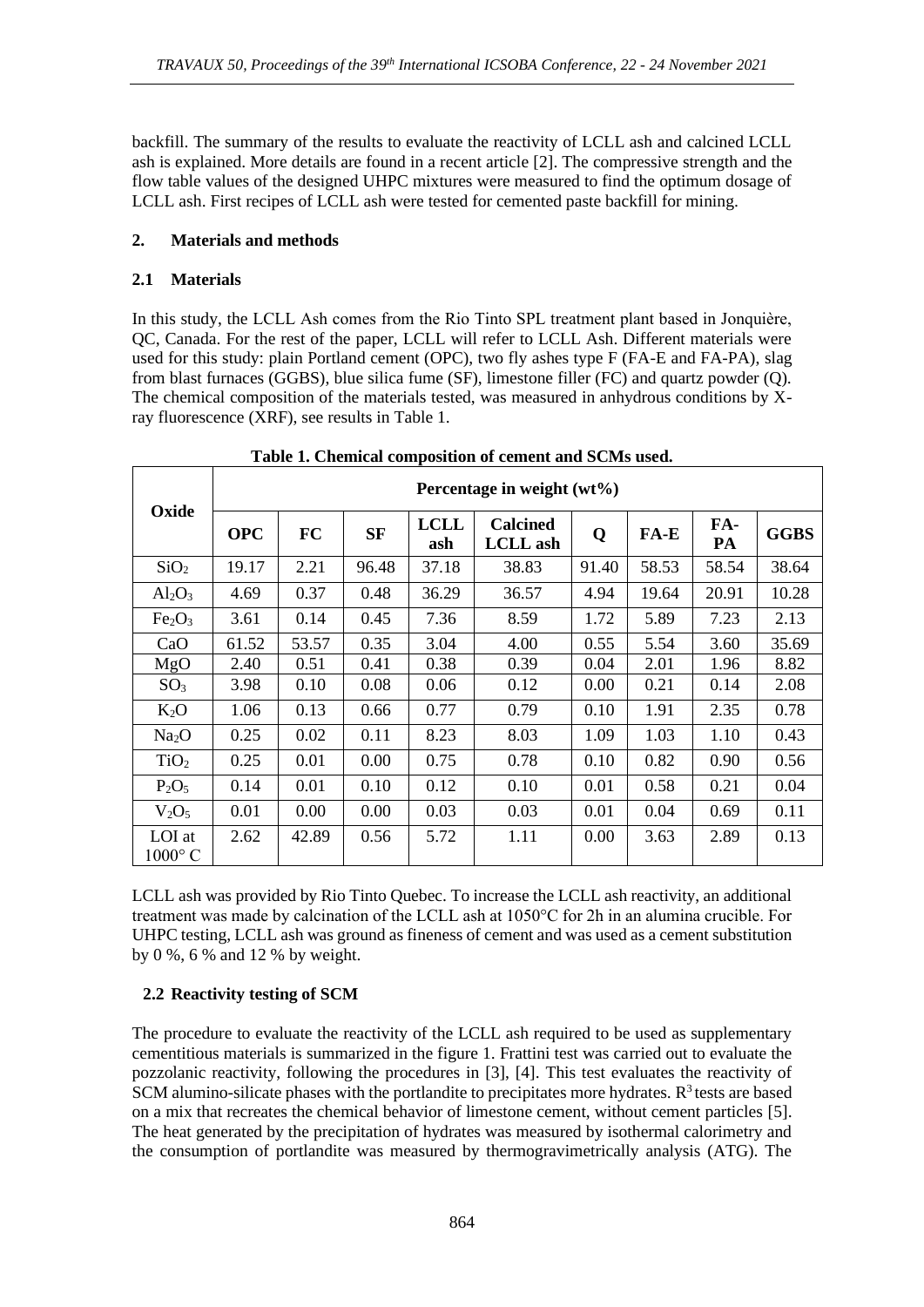### **3.3 LCLL ash for mine backfilling**

Figure 4 shows the mechanical behavior of cemented paste backfill produced with LCLL ash and without it. By applying a normal compressive stress on the sample, the maximum strength is 950 kPa for 80S+20GU, 537 kPa for 60S+20LCLLash+20GU and lower at 405 kPa for 100 GU. The mix with LCLL ash is better than only general use cement, but still not as good as the mix with only slag and cement. More research is better to improve the mix design.



**Figure 4. Measurement of uniaxial stresses of samples**

## **4. Conclusion**

In summary, the LCLL ash that is generated from the LCLL process for treatment spent pot lining from primary aluminum production, is lightly reactive. Calcination of the material improves its reactivity and that makes it potentially a suitable cementitious material to replace Portland cement in concrete. In ultrahigh performance concrete, LCLL ash can replace cement up to 12 % with no detrimental effect on acceptable strength and flowability. A mix design of cemented paste backfill with LCLL is still under investigation to find the optimum dosage. For this application there is no firm conclusion yet.

#### **5. Acknowledgements**

The authors are thankful to NSERC CRD grant program (CRDPJ  $515485 - 17$ ), CRITM consortium, Rio Tinto and Ciment Québec Inc. for their financial support for this project.

## **6. References**

- 1. Pierre Friedlingstein *et al.*, Global Carbon Budget 2020, *Earth Syst. Sci. Data*, vol. 12, no. 4, Dec. 2020, 3269–3340.
- 2. Victor Brial, Hang Tran, Luca Sorelli, David Conciatori, and Claudiane M. Ouellet-Plamondon, Evaluation of the reactivity of treated spent pot lining from primary aluminum production as cementitious materials, *Resour. Conserv. Recycl.*, vol. 170, no. March 2021, 105584.
- 3. Shane Donatello, Mark Tyrer, and C. R. Cheeseman, Comparison of test methods to assess